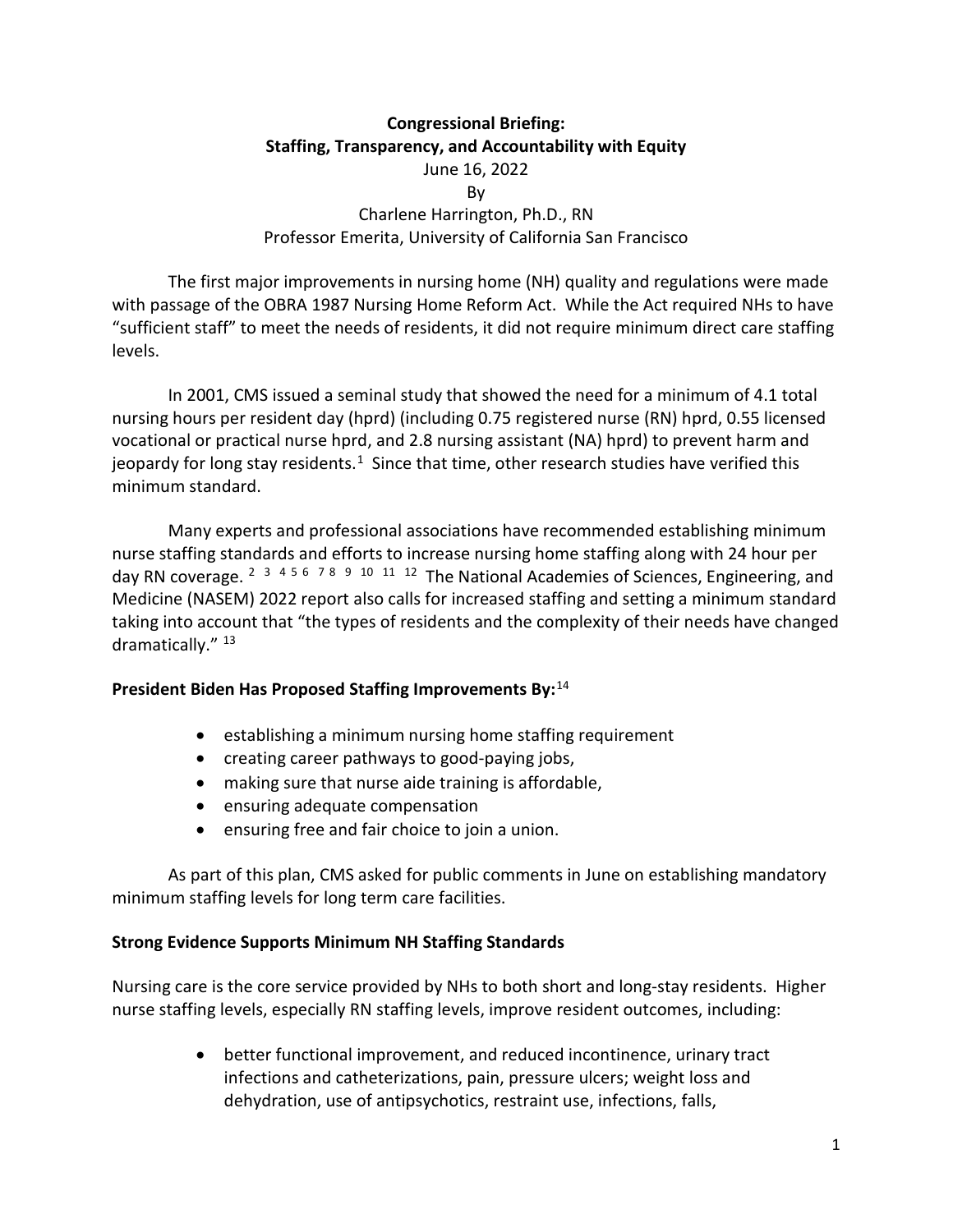rehospitalization and emergency department use, missed care, adverse outcomes, as well as lower mortality rates, and fewer deficiencies.<sup>15</sup> Infection control problems are more common at homes with fewer nurses and aides.[16](#page-4-15)

- NHs with higher RN and total nursing staffing have higher overall quality ratings and less findings of abuse. As nursing home staffing levels increase, there is a continuous improvement in turnover rates and quality.[17](#page-4-16)
- During the pandemic, low staffing levels were found to be associated with COVID-19 resident infections and deaths.[18](#page-5-0) [19](#page-5-1)

# **The Failure to Establish Minimum Staffing Has Led to Racial Inequities for Residents.**

Facilities with a higher percentage of racial and ethnic minority residents are more likely to have lower RN levels, and less-skilled workers, and poor quality of care.<sup>[20](#page-5-2) [21](#page-5-3)</sup>

# **Nurse Staffing Levels Are Too Low and Are Continuing to Decline.**

In 2019, one study found only 25% of SNFs met the CMS recommended minimum 4.1 total nursing hprd and only 31% met the RN hprd.<sup>[22](#page-5-4)</sup> NHs had wide variations in staffing levels especially on weekends and holidays and high nursing turnover rates.<sup>[23](#page-5-5)</sup>

RN staffing levels dropped 12% in 2021 and RN and total nurse staffing was lower in May 2022 than prior to the pandemic (0.68 RN hprd and 3.76 total nursing hprd).<sup>[24](#page-5-6) [25](#page-5-7)</sup>

For-profit NHs have substantially lower staffing than non-profit and government homes.<sup>26</sup> For-profit NHs have an incentive to keep staffing low to maximize profits.

# **RNs Are Needed 24-hours per Day to Protect the Health & Safety of Residents.**

Federal regulations only require RNs to be on the day shift in NHs. RNs are trained in infection control, resident assessment, care planning, emergency care, [27](#page-5-9) and supervision of other nursing personnel.<sup>[28](#page-5-10)</sup>

# **Nursing Staffing Levels and Skill Levels Need to Increase as Resident Acuity (Care Needs) Increases**

Federal regulations require nursing homes to adjust staffing for resident acuity but this has not been enforced by CMS.

The Medicare prospective payment system (PPS) pays higher rates for residents with higher acuity,<sup>[29](#page-5-11)</sup> but Medicare does not require NHs to spend these payments on higher staffing. This allows NHs to keep staffing expenses low in order to maximize profits.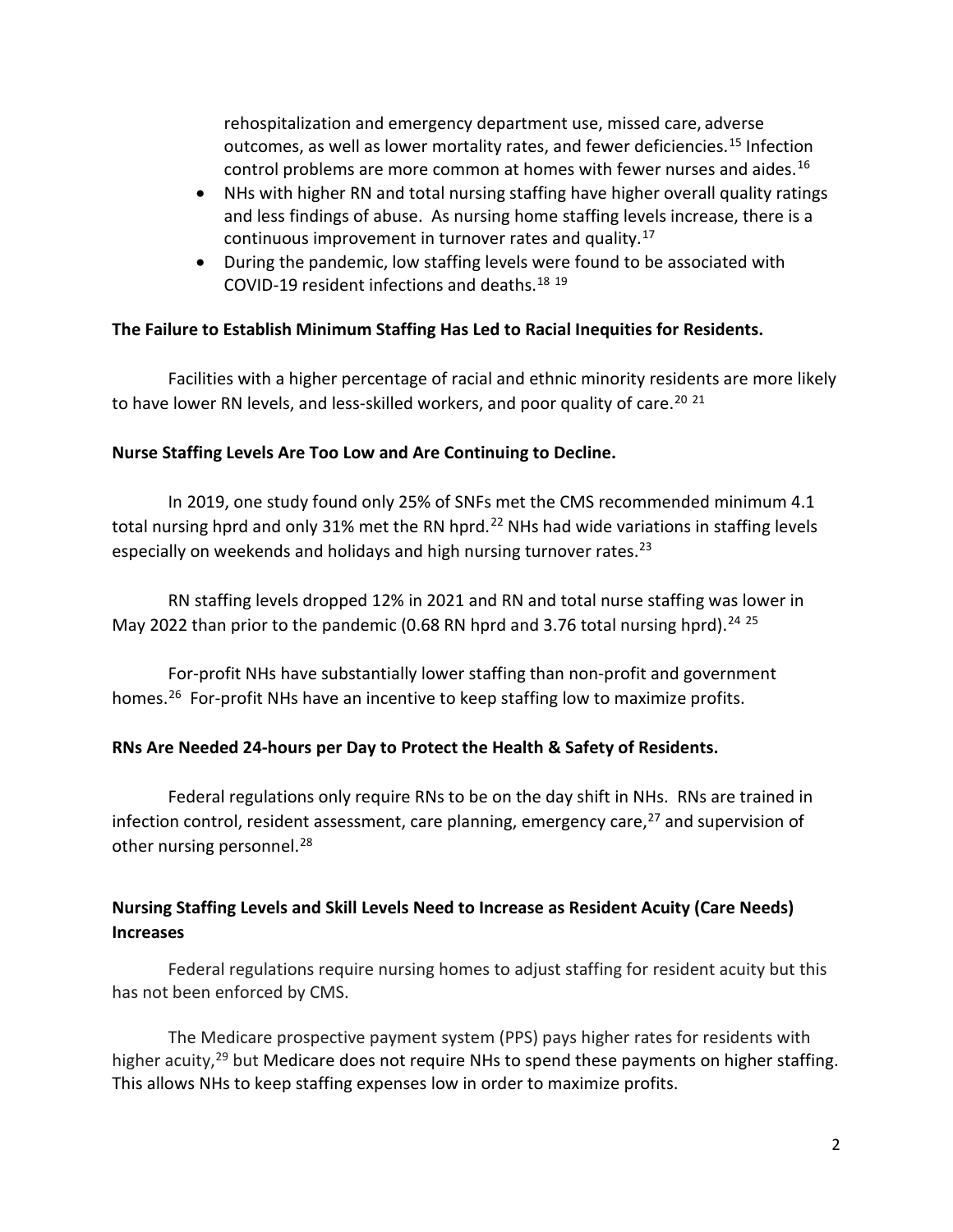## **The American Health Care Association Has Mounted National Campaign Against Raising Federal Staffing Standards.**

#### **First, AHCA Argues NHs Are Unable to Hire Because of Staff Shortages**

The fact is that NH staff shortages are actually caused by **wage shortages** – For-profit NHs generally keep wages and benefits low to increase profits.

- RN wages were only \$34.74 per hour in 2021.<sup>[30](#page-5-12)</sup>
- NA wages were \$15.43 per hour or \$32,090 per year in 2021<sup>31</sup>
- Wages are 15% below hospital wages
- Wages are not competitive with other entry level jobs
- NA wages are below poverty levels and NAs qualify for Medicaid<sup>[32](#page-5-14)</sup>
- NA often have to work in multiple facilities

## **Minimum NH Wages Need to be Increased By at Least 15 Percent to Reduce Shortages and Turnover**[33](#page-5-15)

**Heavy Workloads Increase Shortages and Turnover Rates.**[34](#page-5-16) For example, CNAs should only have 5-7 residents on the day and evening shifts but often have 10-15 residents – so the work often does not get completed and quality is poor.

**Inadequate Sick Leave and Health Insurance Increases Shortages and Turnover.[35](#page-5-17)** Sick leave and health insurance stabilize the workforce, prevent workers from coming to work sick, and reduce the need to work multiple jobs.

**Inadequate Staff Training Leads to Shortages and Turnover. [36](#page-5-18)** The federal training requirement for nursing assistants is too low (only 75 hours) and were reduced during the pandemic.

**Low Wages & Benefits and Poor Working Conditions Increase Social Disparities.** The majority of nursing home nursing assistants are women and 57 percent are from racial and ethnic minority groups. [37](#page-5-19)

**Cost Estimates for Attaining Recommended Minimum Staffing Levels Are Not High.**  The cost to attain the recommended minimum staffing was \$7.25 billion or **4.2%** of NH expenditures (or lower) in 2019. [38](#page-5-20) [39](#page-5-21)

#### **Second, AHCA Argues NHs Cannot Afford More Staff But There Is No Evidence For This**

#### **Many Nursing Home Companies Were Profitable During the Pandemic.**

• Most major publicly traded NH companies were highly profitable even during the pandemic. [40](#page-6-0)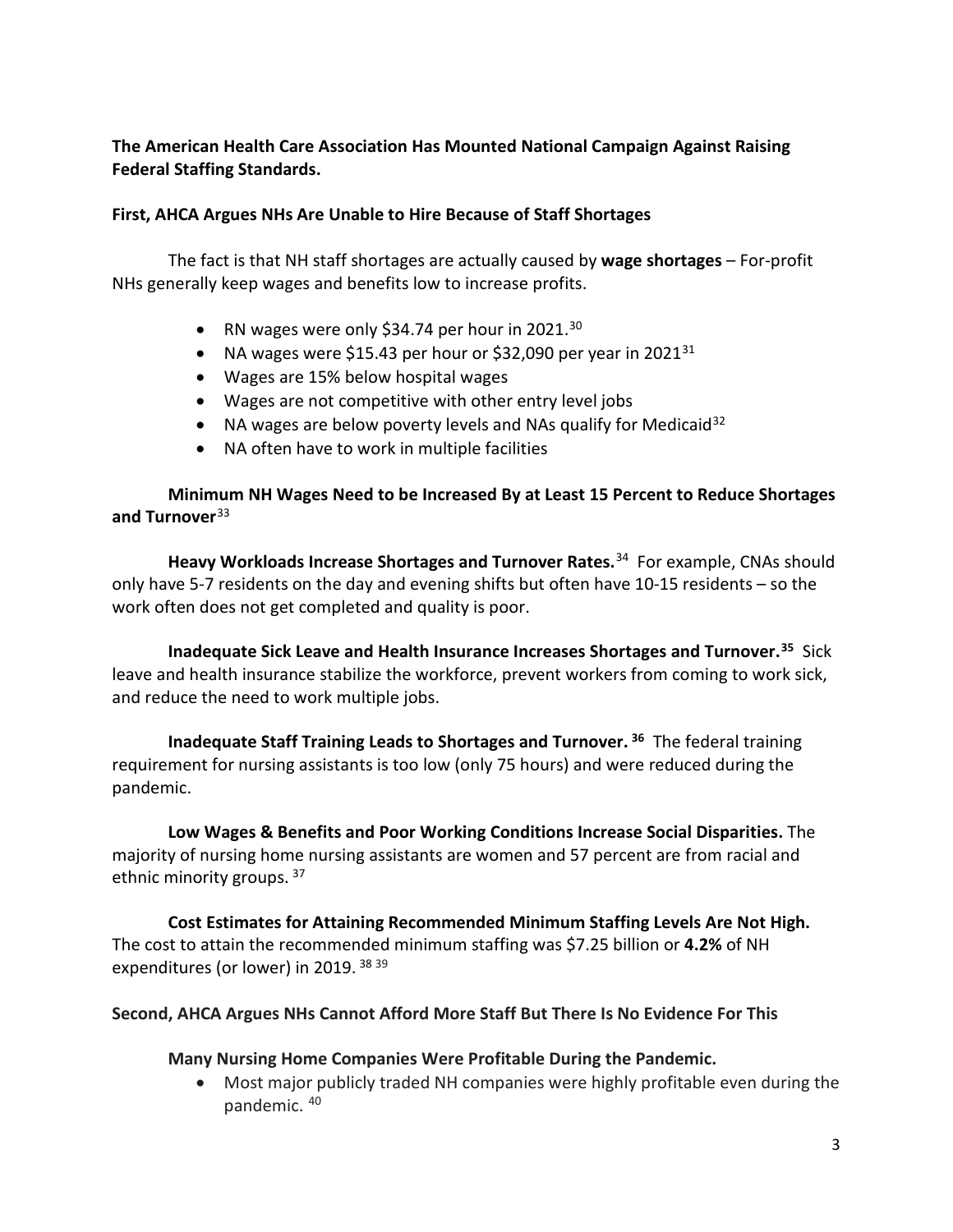• A large publicly-traded US nursing home chain, made high profits by keeping staffing levels low and had high rates of COVID-19 resident infections and deaths.[41](#page-6-1) 

## **Medicare and Medicaid Programs Increased NH Reimbursement Rates During The Pandemic.**

- Medicare rates steadily increases each year & increased rates by 10% in 2020.<sup>[42](#page-6-2)</sup>
- Many state Medicaid programs also increased rates, and some increased by 10 percent and other funds.[43](#page-6-3)
- Congress gave extensive new money to NHs during the pandemic.
- For example, California 2020 NH Medicaid rates were 91% of Medicare rates. <sup>[44](#page-6-4)</sup>
- Adjusting for significant over payments in 2021-22, Medicare rates will remain roughly the same for 2023

# **Nursing Homes Are Diverting Money Away from Staffing Into Profits & Administrative**

#### **Costs.**

California NHs: [45](#page-6-5)

- Only spent 38% of revenues on nursing and 64.4% on direct care services in 2020.
- Spent 36.5% on administration and fees, property, and profits.
- If direct care expenses were 85%, an additional 21% of revenues would be shifted into direct care (about \$2.67 billion dollars).

New York NHs Are Highly Profitable

- NY direct care spending requirements and limits on profits would free up \$824 million in just 284 NHs in 2019.<sup>[46](#page-6-6)</sup> This excess income could pay for:  $47$ 
	- o 5,600 additional RNs
	- o 26 million additional NA hours

## **NHs have Hidden Profits that Can be Used for Staffing.**

NHs can hide profits and administrative costs by siphoning money into related party organizations.

- Nearly 75% of NHs have billions in related party business transactions.<sup>48</sup>
- California NHs spent 29% of revenues on related parties in 2020.<sup>49</sup>

## **Conclusion**

**CMS needs to adopt a minimum staffing standard. The minimum should be at least set at the levels recommended in the CMS 2001 report (.75 RN hprd, .55 LVN hprd, 2.8 NA hprd, and 4.1 total nursing hprd). RNs should be required to be on duty 24 hours per day. In addition, staffing levels must be increased to meet the needs of residents with higher acuity. We strongly support the President's new NH reform proposals and the recommendations of the 2022 NASEM report.** [50](#page-6-10)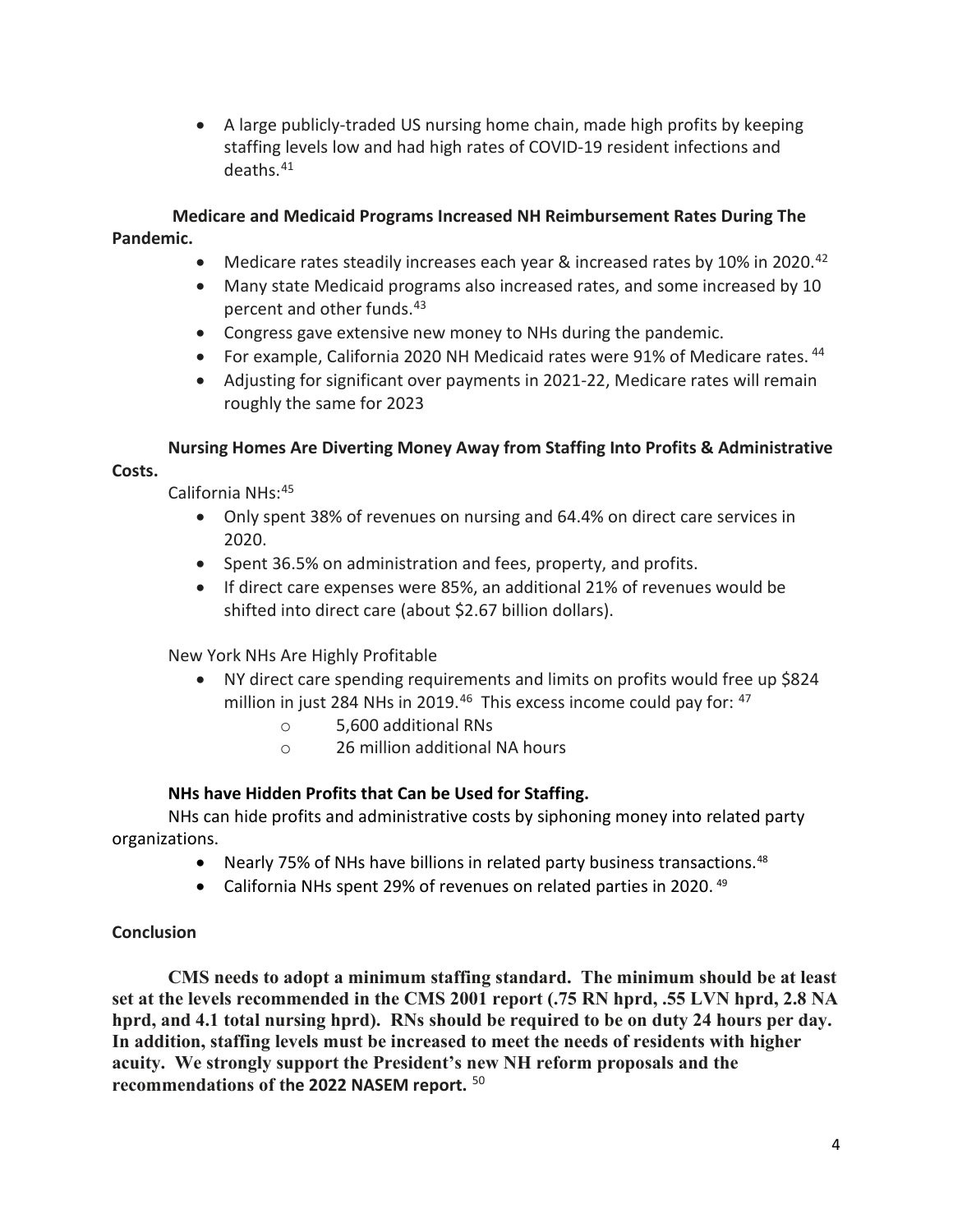<span id="page-4-4"></span><sup>5</sup> American Nurses' Association. Nursing staffing requirements to meet the demands of today's long term care consumer recommendations from the Coalition of Geriatric Nursing Organizations (CGNO). Position Statement 11/12/14.

<span id="page-4-5"></span><sup>6</sup> Coalition of Geriatric Nursing Organizations (CGNO). Nursing staffing requirements to meet the demands of

<span id="page-4-6"></span>today's long-term care consumer recommendations, 2013.<br><sup>7</sup> Wunderlich GS, et al. *Improving the quality of long-term care*. Washington, DC: National Academy Press; 2001. Consensus study report; https://www.nap.edu/catalog/9611/improving-the-quality-of-long-term-care.

<span id="page-4-7"></span><sup>8</sup> Page A; Institute of Medicine, Board on Health Care Services, Committee on the Work Environment for Nurses and Patient Safety. *Keeping patients safe: transforming the work environment of nurses*. Washington, DC: National Academies Press; 2004. Consensus study report; https://www.nap.edu/catalog/10851/keeping-patients-safetransforming-the-work-environment-of-nurses

<span id="page-4-8"></span><sup>9</sup> Committee on the Robert Wood Johnson Foundation Initiative on the Future of Nursing, at the Institute of Medicine. *The future of nursing: leading change, advancing health*. Washington, DC: National Academies Press; 2011. Consensus study report; https://www.nap.edu/catalog/12956/the-future-of-nursing-leading-changeadvancing-health.

<span id="page-4-9"></span><sup>10</sup> McGilton KS, et al. Recommendations from the International Consortium on Professional Nursing Practice in Long-Term Care Homes. *J Am Med Dir Assoc* 2016;17(2):99–103.

<span id="page-4-10"></span><sup>11</sup> Kolanowski A, Cortes TA, Mueller C, Bowers B, Boltz M, Bakerjian D, Harrington C, Popejoy L, Vogelsmeier A, Wallhagen M, Fick D, Batchelor M, Harris M, Palan-Lopez R, Dellefield M, Mayo A, Woods DL, Horgas A, Cacchione PZ, Carter D, Tabloski P, Gerdner L. A call to the CMS: Mandate adequate professional nurse staffing in nursing homes. *Am J Nurs.* 2021 Mar 1;121(3):24-27. doi: 10.1097/01.NAJ.0000737292.96068.18.PMID: 33625007

<span id="page-4-11"></span><sup>12</sup> Bakerjian, D., Boltz, M., Bowers, B., Gray-Miceli, D., Harrington, C., Kolanowski, A., and Mueller, C.A. Expert nurse response to workforce recommendations made by The Coronavirus Commission for Safety and Quality in nursing homes. *Nursing Outlook.* 2021. Apr 5, 2021: 735-743. doi: 10.1016/j.outlook.2021.03.017.<br><sup>13</sup> The National Academies of Sciences, Engineering, and Medicine (NASEM); Health and Medicine Division; Board

<span id="page-4-12"></span>on Health Care Services; Committee on the Quality of Care in Nursing Homes. *The national imperative to improve nursing home quality: honoring our commitment to residents, families, and staff.* Preprint copy. April, 2022. https://nap.nationalacademies.org/catalog/26526/the-national-imperative-to-improve-nursing-home-qualityhonoring-our

<span id="page-4-13"></span><sup>14</sup> The White House. Fact sheet protecting seniors and people with disabilities by improving safety and quality of care in the nation's nursing homes. February 28, 2022. https://www.whitehouse.gov/briefing-room/statementsreleases/2022/02/28/fact-sheet-protecting-seniors-and-people-with-disabilities-by-improving-safety-and-qualityof-care-in-the-nations-nursing-homes/

<span id="page-4-14"></span><sup>15</sup> Dellefield ME, Castle NG, McGilton KS, & Spilsbury K. 2015. The relationship between registered nurses and nursing home quality: An integrative review (2008-2014). *Nurs Econ.* 2015; 33(2):95-108, 116.

<span id="page-4-15"></span><sup>16</sup> Rau, J. *Coronavirus Stress Test: Many 5-Star Nursing Homes Have Infection-Control Lapses*, Kaiser Health News, Mar. 4, 2020. https://khn.org/news/coronavirus-preparedness-infection-control-lapses-at-top-rated-nursinghomes/.<br><sup>17</sup> Zheng, Q., Williams, C.S., Shulman, E.T., White, A.J. (2022). Association between staff turnover and nursing

<span id="page-4-16"></span>home quality – evidence from payroll-based journal data. *JAGS.* 2022:1-9. DOI: 10.1111/jgs.17843

<span id="page-4-0"></span><sup>1</sup> Centers for Medicare & Medicaid Services, Abt Associates Inc. *Appropriateness of Minimum Nurse Staffing Ratios in Nursing Homes. Report to Congress: Phase II Final*. Volumes I–III. Baltimore, MD: CMS, 2001.

<span id="page-4-1"></span> $^{2}$  Harrington, C, Kovner, C, Kayser-Jones, J, Berger, S, Mohler, M, Burke R. et al. Experts recommend minimum nurse staffing standards for nursing facilities in the United States. *Gerontologist,* 2000: 40 (1):1-12.

<span id="page-4-2"></span><sup>&</sup>lt;sup>3</sup> Harrington, C., Schnelle, J.F., McGregor, M., Simmons, S.F. The need for minimum staffing standards in nursing homes. *Health Serv Insights*. 2016: 9:13-19.

<span id="page-4-3"></span><sup>4</sup> Wunderlich, G.S., Sloan, F.A., and Davis, C.K. Editors, Institute of Medicine. *Nursing staff in hospitals and nursing homes: Is it Adequate?* Washington, DC: National Academy Press, 1996.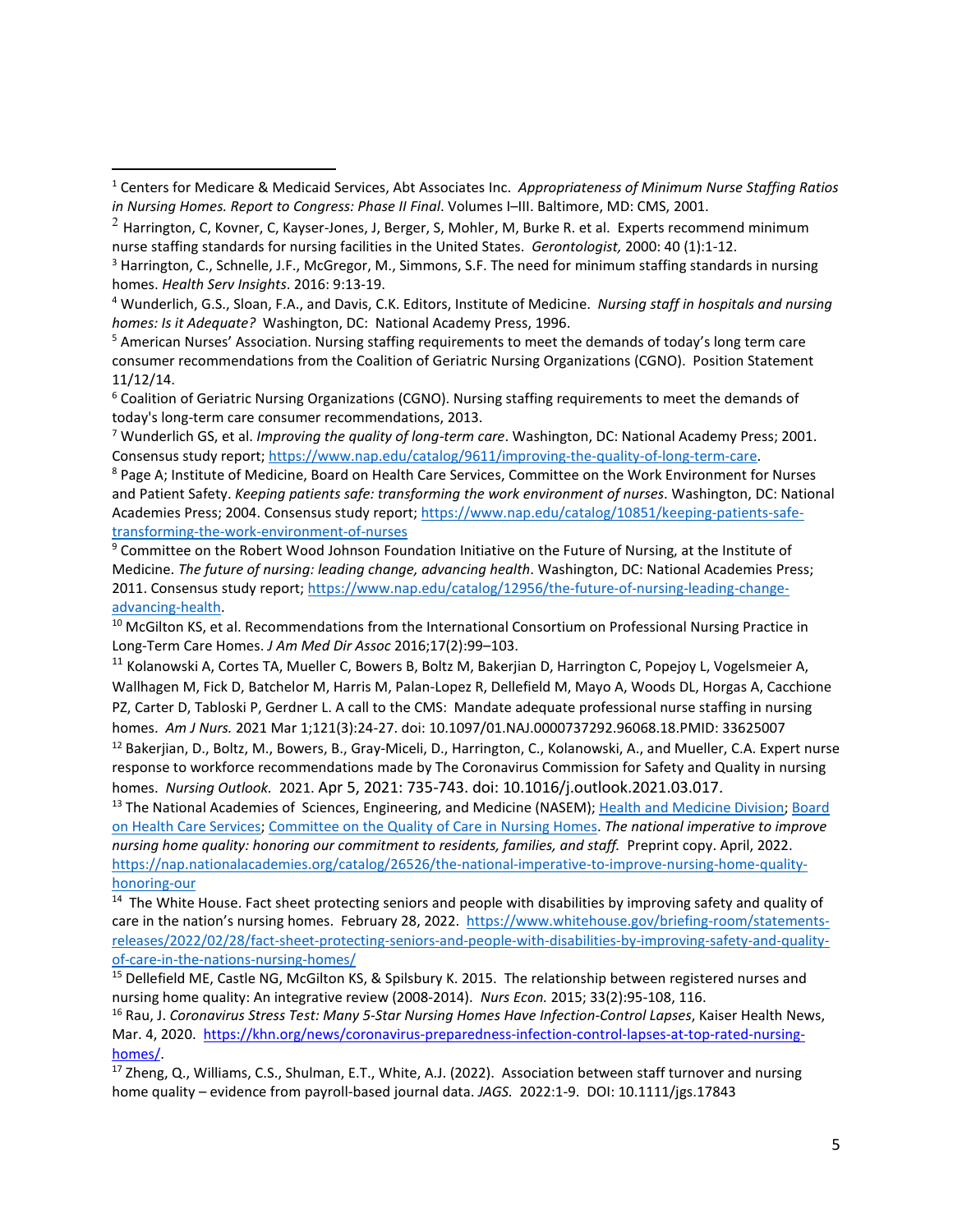<span id="page-5-0"></span><sup>18</sup> Li, Y., Temkin-Greener, H., Shan, G., & Cai, X. COVID-19 infections and deaths among Connecticut nursing home residents: Facility correlates. *J Am Geriatr Soc*. 2020 June, 18. doi: 10.1111/jgs.16689.

<span id="page-5-1"></span><sup>19</sup> Williams, C.S., Zheng, Q, White, A.J. et al (2021). The association of nursing home quality ratings and spread of COVID-19. *Journal of the American Geriatric Society*. DOI: 10.1111/jgs.17309.

<span id="page-5-2"></span><sup>20</sup> Li, Y., Harrington, C., Temkin-Greener, H. et al. Deficiencies in care at nursing homes and in racial/ethnic disparities across homes fell, 2006–11. *Health Affairs.* 2015; 34(7): 1139-46.

<span id="page-5-3"></span> $21$  Li, Y., Harrington, C., Mukamel, D.B., et al. Nurse staffing hours at nursing homes with high concentrations of minority residents, 2001-2011. *Health Affairs. 2015;* 34:2129-2137. *doi:10.1377/hlthaff.2015.0422*

<span id="page-5-4"></span> $22$  Hawk T, White EM, Bishnoi C, Schwartz LB, Baier RR, Gifford DR. Facility characteristics and costs associated with meeting proposed minimum staffing levels in skilled nursing facilities. *J Am Geriatr Soc.* 2022; 1-10. doi:10.1111/jgs.17678.

<span id="page-5-5"></span><sup>23</sup> Geng, F., Stevenson, D.G., Grabowski, D.C. Daily nursing home staffing levels highly variable, often below CMS expectations. *Health Affairs*. 2019: 38 (7) 1095-1100.

<span id="page-5-6"></span><sup>24</sup> CMS, Nursing Home Compare 5-Star data). CMS. Nursing homes including rehab services. Provider Files. Data Archives. March 2019 and May 2022. https://data.cms.gov/provider-data/archived-data/nursing-homes <sup>25</sup> LTCCC. Nursing Home Staffing Q4 2021.

<span id="page-5-7"></span>https://nursinghome411.org/data/staffing/staffing-q4-2021/?emci=eac446f3-22e8-ec11-b47a-281878b83d8a&emdi=c61203db-38e8-ec11-b47a-281878b83d8a&ceid=2300766

<span id="page-5-8"></span><sup>26</sup> Hawk et al., 2022.

<span id="page-5-9"></span><sup>27</sup> Kolanowski A, Cortes TA, Mueller C, Bowers B, Boltz M, Bakerjian D, Harrington C, Popejoy L, Vogelsmeier A, Wallhagen M, Fick D, Batchelor M, Harris M, Palan-Lopez R, Dellefield M, Mayo A, Woods DL, Horgas A, Cacchione PZ, Carter D, Tabloski P, Gerdner L. A call to the CMS: Mandate adequate professional nurse staffing in nursing homes. *Am J Nurs.* 2021 Mar 1;121(3):24-27. doi: 10.1097/01.NAJ.0000737292.96068.18.PMID: 33625007

<span id="page-5-10"></span><sup>28</sup> Corazzini, K.N., Anderson, R.A., Mueller, C., Thorpe, J.M., McConnell, E.S. Licensed practical nurse scope of practice and quality of nursing home care. *Nursing Research.* Sep-Oct 2013;62(5):315-24.

<span id="page-5-11"></span><sup>29</sup> Medicare Payment Advisory Commission (MEDPAC). *Report to the Congress: Medicare Payment Policy.* Chapter 7. Washington, D.C. March 2022.

<span id="page-5-12"></span><sup>30</sup> Bureau of Labor Statistics. Occupational Employment and Wages, May 2021 29-1141 Registered Nurses. https://www.bls.gov/oes/current/naics4\_623100.htm

<span id="page-5-14"></span><span id="page-5-13"></span><sup>31</sup> Bureau of Labor Statistics. Occupational Employment and Wages. Bureau of Labor Statistics. Occupational Employment and Wages, Nursing Care Facilities, May 2021. https://www.bls.gov/oes/current/naics4\_623100.htm <sup>32</sup> PHI. It's time to care: A detailed profile of America's direct care workforce. Bronx, NY: PHINational.org (January, 2020) https://phinational.org/wp-content/uploads/2020/01/Its-Time-to-Care-2020-PHI.pdf

<span id="page-5-15"></span><sup>33</sup> Weller, C. Almeida, B., Cohen, M., and Stone, R. *Making care work pay.* LeadingAge LTSS Center at UMass Boston. (2020). Boston, MA.

https://leadingage.org/sites/default/files/Making%20Care%20Work%20Pay%20Report.pdf

<span id="page-5-16"></span>34 Xu, H., Intrator, O., and Bowblis, J.R. Shortages of staff in nursing homes during the COVID-19 pandemic: What are the driving factors? JAMDA. 2020: 21:1371-1377.<br><sup>35</sup> Pichler, S., Wen, K., & Ziebarth, N.R. COVID-19 emergency sick leave has helped flatten the curve in the United

<span id="page-5-17"></span>States. Health Affairs. 2020 (October 15) DOI.ORG/10.1377/HLTHAFF.2020.00863

<span id="page-5-18"></span><sup>36</sup> National Academies of Sciences, Engineering, and Medicine. 2022. The National Imperative to Improve Nursing Home Quality: Honoring Our Commitment to Residents, Families, and Staff. Washington, DC: The National Academies Press. https://doi.org/10.17226/26526

<span id="page-5-19"></span><sup>37</sup> PHINational. Fast facts, 2018-19. Data from Bureau of Labor Statistics (BLS) Occupational Employment Statistics (OES) program to May 2019 State Occupational Employment and Wage Estimates. New York, NY. https://phinational.org/policy-research/workforce-data-center/

<span id="page-5-20"></span>38 Hawk T, White EM, Bishnoi C, Schwartz LB, Baier RR, Gifford DR. Facility characteristics and costs associated with meeting proposed minimum staffing levels in skilled nursing facilities. *J Am Geriatr Soc.* 2022; 1-10. doi:10.1111/jgs.17678.

<span id="page-5-21"></span> $39$  Bowblis, JR. The need for an economically feasible nursing home staffing regulation: evaluating an acuity-based nursing staff benchmark. Innovation in Aging. March, 2022. DOI.org/10.1093/geroni/igac017.